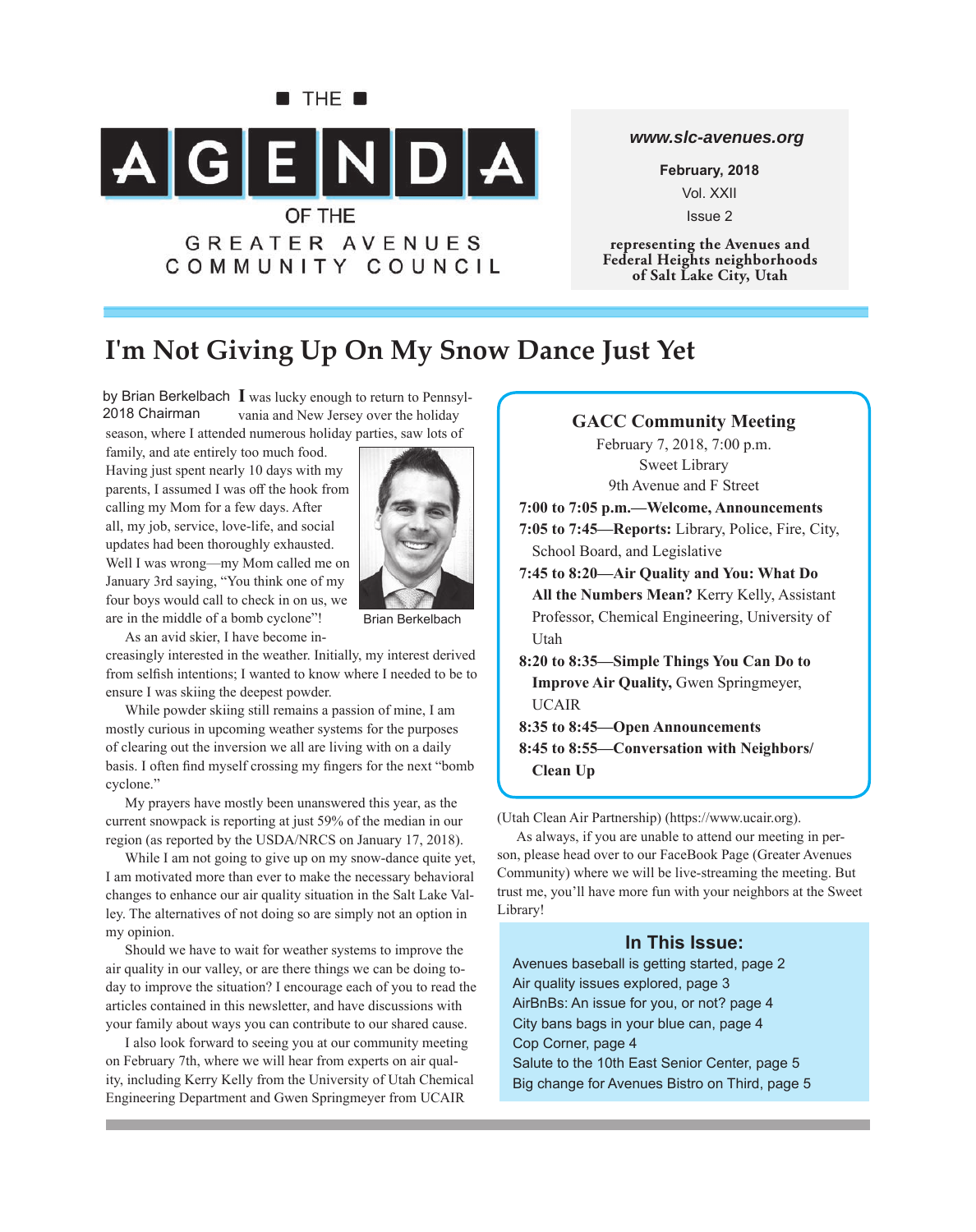$A$  $G$  $E$  $N$  $D$  $A$ 

#### **AVENUES COMMUNITY MEETINGS**

#### **GACC Council Meeting**

Wednesday, February 7, 2018, at 7 p.m., Sweet Library. For special accommodations contact the GACC chair at gaccchair@ slc-avenues.org. Open to the public, all welcome.

#### **GACC Board Meeting**

Wednesday, February 14, 2018, at 7 p.m., Sweet Library. For special accommodations contact the GACC chair at gaccchair@ slc-avenues.org. Open to the public, all welcome.

Community Life / Resources / *Free Stuff !*

**Sweet Branch Library,** 455 F Street (at 9th Avenue), 801- 594-8651, www.slcpl.org. **All Ages:** Newbery Reading Challenge: For 95 years the American Library Association has awarded the Newbery Medal to the book that makes the most distinguished contribution to children's literature. In time for the announcement of the 2018 Medal- winning book, the City Library is hosting a Newbery Reading Challenge. Kids, teens, and adults who read one Newbery Medal-winning book receive an Honor pin. Participants who read five books receive a Medal pin and can enter a drawing to win four tickets to the Tumbleweeds Film Festival. • Grandeur of the Galaxy: Space Storms with Clark Planetarium Friday, February 23, 7 p.m. - 9 p.m. registration required. • "The Princess and the Frog" Saturday, February 10, 4 p.m. - 6 p.m. **Kids Calendar:** • Code Club. Monday, 4 p.m. - 5:30 p.m. Ages 8-18. Registration is required. Call 801-594-8651 during library hours. • Playtime @ Sweet, Tuesday at 10 a.m. to 11:30 a.m. (Playtime for children 0 to 5 years-old and their caregivers.) • Book Baby. Wednesdays at 10:15 a.m. • Preschool Storytime. Wednesdays at 11:15 a.m. • Art & Maker with Clever Octopus. Every Wednesday at 4 p.m. Each month we'll explore famous artists and learn about their process before adding our own unique twist. • Preschool Dance Party. Thursday, February 8, at 4 p.m. Dancers ages  $3-7$  can put on their finest dancewear and dance their socks off at our monthly dance parties. • Read with Me: Scarlet the Therapy Dog. Saturday, February 10, 10:30 a.m. - 11:30 a.m. Scarlet, a friendly and furry certified therapy dog from Therapy Animals of Utah Pet Partners, will be hanging out at the Sweet Branch as a reading buddy for kids. Young readers can practice reading out loud to Scarlet, who's always patient, never corrects them, and always enjoys being gently petted. Kids can bring their favorite book or grab one off the shelf. • Valentine Card Making, Saturday, February 10, 2

#### *The Agenda* Publisher's Statement

The monthly Greater Avenues Community Council newsletter *"The Agenda"* is mailed free to all residences in the Avenues. This publication is created to conduct the business of the Greater Avenues Community Council. Mail correspondence to P. O. Box 1679, Salt Lake City, UT 84110.

GACC 2017 Officers and Publisher Contacts: *Chair:* Brian Berkelbach, gaccchair@slc-avenues.org. *Chair-elect:* Jill Van Langeveld, gaccchairelect@slc-avenues.org *Past-chair:* Kim Bowman, Jr., past-chair@slc-avenues.org *Treasurer:* Michael Hughes, gacctreasurer@slc-avenues.org. *Secretary:* Nate Blouin, gaccsecretary@slc-avenues.org. *Newsletter:* Dave Jonsson, newsletter@slc-avenues.org. **GACC web page is www.slc-avenues.org.**

p.m. - 3 p.m. Make your loved ones' Valentine's Day a little sweeter by sending them a homemade card. Create your own Valentine cards with supplies provided by the Library. **Teen Calendar:** • Coding Club: Monday, 4 p.m. - 6 p.m. Registration required.Call 801-594-8651 during library hours. Ages 8-18. • First Friday Teen Movie "Pacific Rim," Friday, February 2, 4 p.m.- 6 p.m. • Film in the Crafternoon, "Princess Bride," Saturday, February 17, 2 p.m. - 4 p.m. • String Voodoo Doll Crafting, Saturday, February 24, 1-2 p.m. **Adult Calendar:** • Art Exhibit:Vivid Image-ination: Mixed Media Artwork by Miroslava K. Vomela, runs January 8 to February 24. • Film in the Crafternoon. "Princess Bride," Saturday, February 17 at 2 p.m. - 4 p.m. • Sweet Reads: Persuasion, Tuesday, February 27, from 7 p.m.- 9 p.m.

- **Call to Avenues artists! Submissions are requested for the** 4th Annual Avenues Community Fine Art Show to be held April 29 at the LDS meeting house at 2nd Avenue and K Street. Submissions will be juried. For information, contact Rod Heiss at: rodheiss@gmail.com.
- **Avenues Exercise Class** Federal Heights LDS Ward, North Entrance, 278 N. Alta Street. Mondays and Wednesdays, 8:30 a.m. to 9:40 a.m. FREE. Everyone welcome!
- **Avenues Baseball is about to start its 2018 season!** Are you a boy or girl aged 5-12? Do you dream of hitting home runs? Stealing bases? Tossing no-hitters? Playing big-league ball? If so, Avenues Baseball is your first stop to diamond glory! We are an all-volunteer, community-based, nonprofit organization that runs a youth baseball league for kids aged 5-12. Registration is now open at www.avesbaseball. org. Practices begin mid-March with the game season running April 2 through June 2. Most games will be at Lindsey Gardens here in the Avenues, with a few games at Herman Franks Park at 700 East and 1300 South. For more information, visit www.avesbaseball.org, or e-mail us at info@avesbaseball.org. Hurry up spring...let's PLAY BALL!
- **Save The Date:** Annual Memory Grove Cleanup is set for 8 a.m. Saturday, May 12. Join your neighbors helping to clean up and freshen up Memory Grove then enjoy a free lunch.
- **Street Fair planning is underway!** The GACC announces that Daniel Gaffin is the Chair of the 2018 Avenues Street Fair. The 2018 Avenues Street Fair will be Saturday, September 8, but location is not yet set. Visit our website www.http// slc-avenues.org or email gaccchair@slc-avenues.org for more information.
- **Every few years,** the GACC chooses a community project that we can support financially. Past projects include the Popperton Plots Community Garden, Memory Grove Clean-Up, and the creation of subcommittees including the Avenues Athletic Association and Avenues Choir. The GACC is exploring new projects in 2018! We're calling for your ideas on projects you'd like to see in the Avenues. Think Shark Tank: Avenues. Send all proposals to Brian Berkelbach (gaccchair@slc-avenues.org) for consideration. The GACC board will review each submission, and invite you to come and present your idea at a Community Meeting where we will then let the community decide!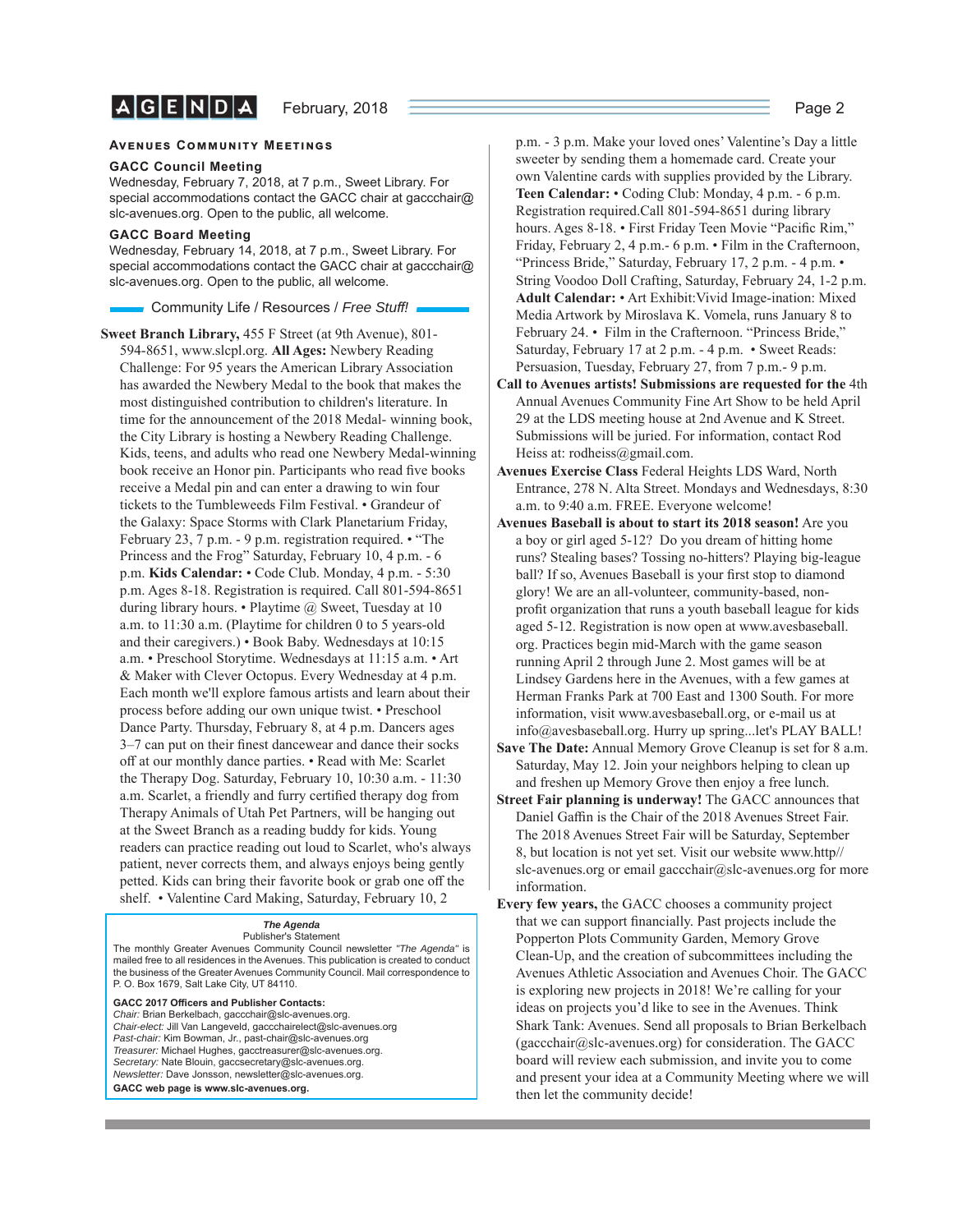## **Best To Avoid "Orange" Air Quality Days If You're Planning Outdoors Exercise**

by Nate Blouin

**S**alt Lake City is known for its access to recreation and the outdoors, but when the inversion creeps in every winter for days or weeks at a time, residents are forced to consider the bad air quality's adverse effects on their health.

We love to run, bike, sled and hike, but in the pursuit of healthy exercise, we may be putting ourselves at risk related to the particles circulating in our air.

In short, the blame for our air quality can be attributed to two general factors: the valley's unique geography, acting as a giant bowl that traps air and everything it contains in times of high pressure, and emissions related to vehicles, buildings,

**F**ollowing recent week-long bouts of dirty air, most of us are quite aware of fluctuations in Air Quality in Utah. The GACC Board has decided to focus on Sustainability and Air Quality in this coming month and year. We get daily reports on air quality with our local news, and many look online to find more specific data for our individual neighborhoods.

The University of Utah Department of Chemical Engineering has developed a less expensive pollution monitor and is attempting to distribute some of these monitors throughout the Salt Lake Valley area to be better equipped in analyzing the industry and other various sources. One measure of air quality is particulate matter concentration, measured as micrograms per cubic meter. The particle of main concern to Salt Lake City is known as PM2.5, or particulate matter with a diameter of 2.5 micrometers.

Studies show wide ranging detrimental effects inflicted upon people exercising outdoors in times of poor air quality. Exposure to elevated levels of PM2.5 leads to an elevated heart rate and blood pressure during exercise, as well as inflammation of the lungs and oxidative stress after the fact. But there is good news - the effects of exercise generally outweigh the risks of working out while the air is bad.

There are a number of things we can

pollution and factors which are affecting the monitor readings. The U of U partnered with Purple Air to pull their data. Many people have purchased Purple Air monitors. The data are available through the website: www.purpleair.com/map.

Dr. Kerry Kelly of the Department of Chemical Engineering of The University of Utah was quite helpful in explaining some of the differences in various sensors and led me to a website that can provide more very helpful information: www. aqandu.org. She said the Utah Department of Environmental Quality, Air Quality division, has the best air monitoring sensors, do to minimize damage to our bodies while still enjoying the benefits of exercise. As a runner, my general rule of thumb is to exercise indoors on days rated by the Utah DAQ as 'orange' or worse (see air.utah.gov for more information).

If you're dead-set on getting outdoors, go higher: numerous studies have shown that pollution decreases with elevation during our inversions.

Clear air can sometimes be found as low as the Bonneville Shoreline Trail. Thankfully as I mentioned earlier, exercise has been shown to offset many of the negative effects of air quality, so by getting out there and doing your best to avoid the worst days you're going to end up with a positive impact on your overall health.

followed by the University sensors and then the PurpleAir monitors. However, all are useful in providing data on relative changes in air quality. That website has a map which covers monitors from airu (U of U), PurpleAir, Mesowest, and DAQ (Department of Environmental Quality, Department of Air Quality).

Another site that is helpful in looking at changes we can make in improving our air quality is www.ucair.org. This site recommends relatively easy changes that can be made at home, at work, and in the community.

> 13% of pollution comes from point sources like

—Craig Provost

### **Short list of what you can do to reduce the air pollution in your life.**

**B**ecause 48% of air pollution is caused by vehicles, you can: • Drive smarter: by trip chaining, combine your errands into one trip;

 •Reduce idle time; • Take care of your car, maintaining it well; • Adjust your driving habits; • Avoid jack-rabbit starts; • Buy a cleaner, more fuel-efficient vehicle or buy an electric vehicle.

And, you can drive less by carpooling; using transit; using a bicycle or walking, or telecommuting.

Because 39% of air pollution comes from buildings, you can make these changes at home:

• Weatherize your home and maintain your furnace; • Avoid burning solid fuels; • Lower your thermostat and make air-friendly household product purchases.

—Gwen Springmeyer

factories, mines 48% of pollution comes from cars

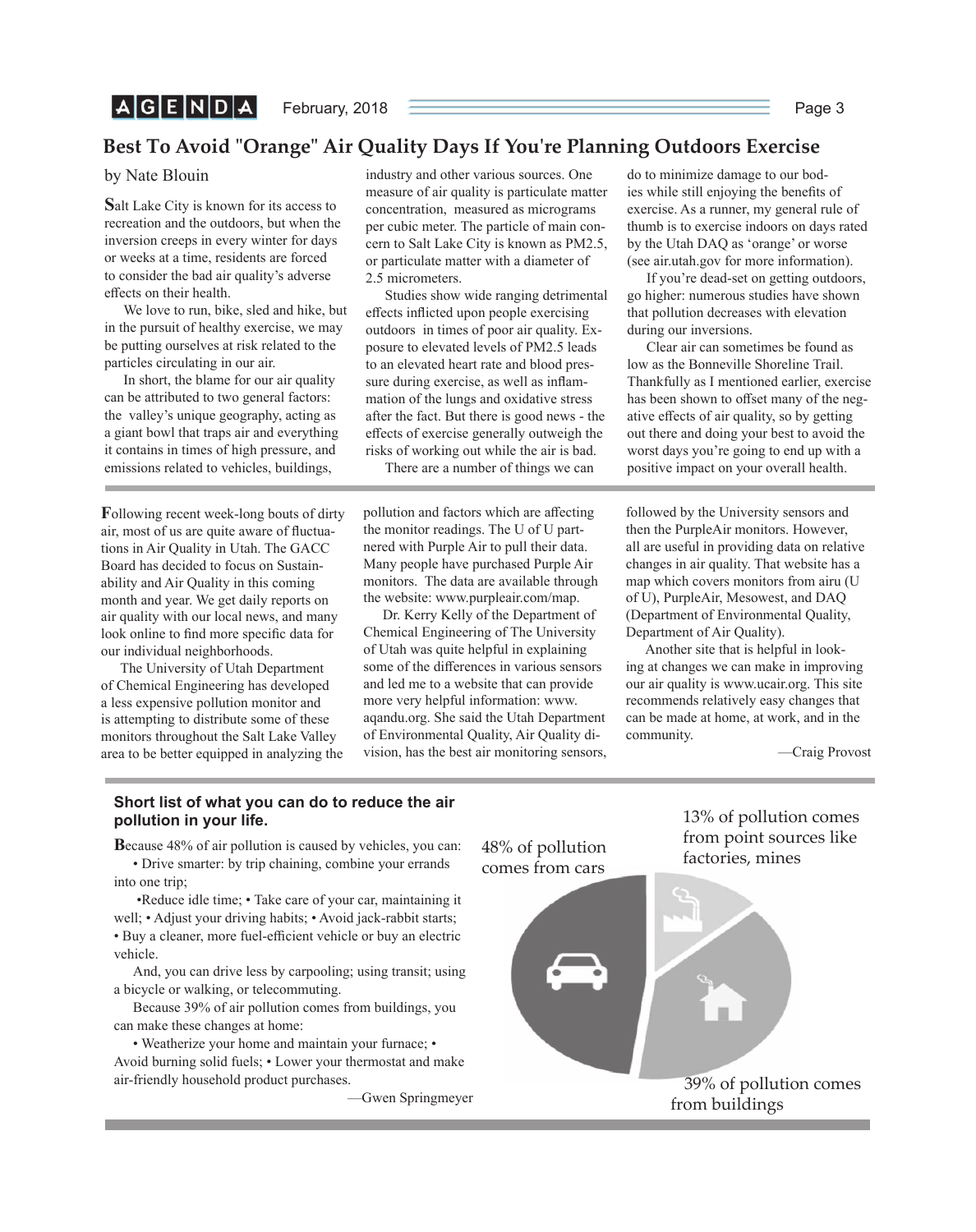## **AirBnBs: Are they a worry in your neighborhood?**

by Jill Van Langeveld

**S**ome Avenues neighborhoods are experiencing unexpected new neighbors: houses turned into AirBnB rentals. These rentals can bring with them increased noise and traffic congestion and parking problems.

Several AirBnBs have been shut down in recent months as neighbors have complained and the city has acted.

For your information, AirBnBs are illegal on the Avenues.

The reason is simple. AirBnBs require city licenses as commercial operations, and the Avenues doesn't have any areas that are zoned for such activities.

Salt Lake City enforces zoning ordinances on a complaint-driven basis. That is, the city requires you, the resident, to first make the call before anything is done. Here are the details:

Salt Lake City Code 5.14.010 defines a "rental unit" as a building or portion

### **Plastic bags ban**

**I**t used to be okay, but now it isn't.

City officials want people to stop using brown grocery bags to throw away recyclables in the blue cans.

The reason?

The super-light bags float up and get caught in the sorting machinery. This forces workers to stop the processing line while machinery is freed of the clog.

"These delays affect the success of Salt Lake City's overall recycling operation and can impact the cost of the program," according to city officials.

"In the end, these plastic bags must be sent to the landfill to keep them out of our recycling machinery.

"Most recycling processors around the country are no longer accepting plastic bags and this directly affects Salt Lake City's recycling program, as it is for many other cities' programs across the U.S. We strive to recycle as much material as possible, but global markets and the requirements of recycling vendors mean the accepted items change from time to time."

of a building that is "Used or designated for use as a dwelling by one or more persons; (and) available to be rented, loaned, leased, or hired out for a period of one month or longer; (or) arranged, designed, or built to be rented, loaned, leased, or hired out for a period of one month or longer."

Through application of city codes, the Salt Lake City Business Licensing Division classifies any "business" that offers a rental agreement for less than 30 days as a type of commercial lodging service, so it needs a different license.

As such, a short term rental property may not be licensed in most residential zoning districts.

It is true that the state enacted a law, effective last year, that forbade cities from barring the "listing" of short-term rentals.

But, importantly, the law, HB 253, does not prevent any city from prohibiting short term rentals.

by

HB 253 doesn't cover enforcement against short term rentals, so call the City to investigate and enforce. You can do that anonymously, but you need to call or email and do it often. If it is also bothering your neighbors, get them to contact Civil Enforcement as well. Call or email with your evidence of an AirBnB or any short term occupancy: (801) 535-7225.

\* \* \*

Airbnb is an American company hosting an online marketplace and hospitality service for people to lease or rent short-term lodging including vacation rentals, apartment rentals, hostel beds, or hotel rooms. The company does not own any lodging but is a broker receiving percentage service fees from both guests and hosts.

*Cop Corner*



Detective Alen Gibic

In the Avenues I have come in contact with suspicious people who do not belong there. Those people are few and far between but I document my encounter with them in case of future crimes.

Crime statistics show us that major and violent crimes rarely get committed in our district. The most we see in the Avenues is property crimes. It is a constant struggle to educate people to lock their doors and close their garages. Please help me in spreading the word. I have received more reports of mail theft. Investing in locking mail boxes will solve these problems.



Det. Gibic

Finally I would like to talk traffic. So often we are in our own world trying to live our lives

that we ignore the people around us. While we are busy dealing with our life, there are people around us who are experiencing the same stresses and difficulties of life as we are. We need to remember that the people around us, are people as well with the same feelings and thoughts as us and not objects who are in our way.

Be kind to each other, drive the way you want people to drive by your house when your loved ones are outside or sleeping.

I often tell my wife that the way we treat each other when we are safely locked in our vehicles is terrible. We would never dream of treating each other when we push a grocery cart the way we treat each other while driving cars.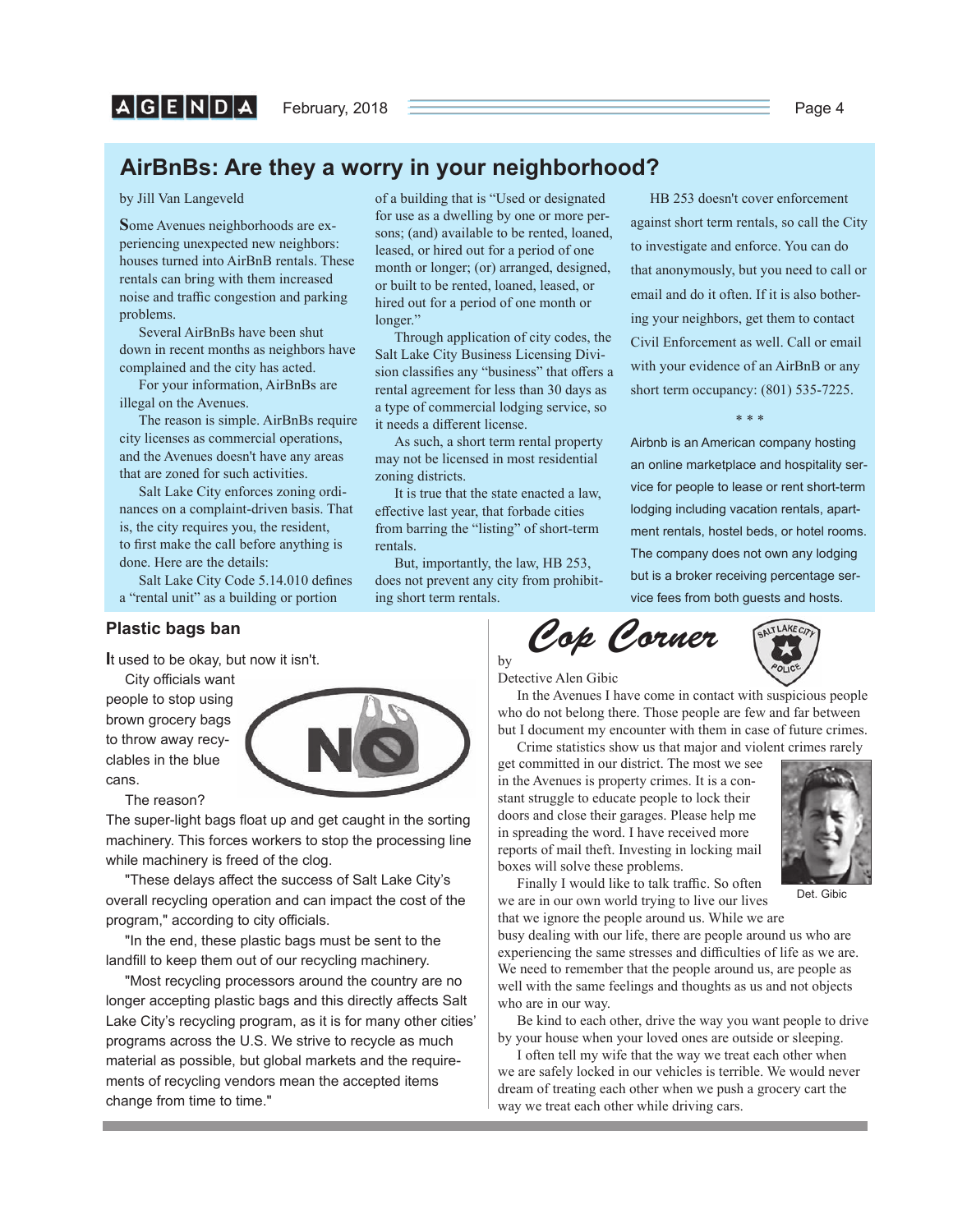# $A|G|E|N|D|A|$

### February, 2018 **Page 5**

## **Event to Celebrate Tenth East Senior Center**

**S**o-called "Mid-Century Modern Architecture" will be celebrated at an event Monday, February 12, at the Tenth East Senior Center, 237 S. 1000 East.

The event will also honor architect Burtch Beall, who designed the building. The theme is "Love This Building" with hula hoops and other activities for kids, a presentation on architecture at 6 p.m, and refreshments.

The 4 p.m. to 7 p.m. event is sponsored by the Center and Salt Lake Modern, part of Preservation Utah. At 50 years old, this is the oldest senior center in the county.



The center bustles with activities, notably low cost lunches Monday through Friday. Also: art classes, wellness advice, games, trips and more. Call 385-468- 3140 for more information. Come with the entire family: grandparents, parents and kids.

### **New owners, new menu for Avenues Bistro on Third**

**F**our chefs have joined to buy the Avenues Bistro on Third. Kathie Chadbourne, who opened the Bistro in 2011, relinquished her lease in November. The new owners reopened in December and are offering an American bistro menu. Updates to the patio and landscaping are slated for this Spring.

# **TIPS ON HOW YOU CAN IMPROVE AIR QUALITY RIGHT NOW**

The key to improving our air quality is to remember is that even small lifestyle changes can help. Here are a few ideas that you can commit to doing right now that will help get rid of that heavy grey layer of smog.

### **Try New Forms of Transportation -** In

Utah, motor vehicles are a major factor in our poor air quality.

- **Carpool:** Instead of taking many car trips a day by yourself, try carpooling with your friends, family, or coworkers to reduce the number of cars on the road.
- **Public Transit:** Try switching out your car commute for a ride on the FrontRunner, Trax, or local bus system. Public transit is a great option that can be easy on your wallet and the air we breathe.
- **Active Transportation:** If you live close enough try making your way to your destination by foot or bicycle on days when the air quality is good.

#### **Reduce Emissions**

- **Don't "Warm Up" Your Car:** It can be tempting on very cold mornings to let your car "warm up" a little before you get in. Resist the temptation. This adds unnecessary emissions into the air that you will eventually have to breathe.
- **Try Not to Idle:** There are many situations where actually turning off your car is an easy option.
- **Lower Your Thermostat:** A simple way to reduce household emissions is to lower your thermostat—even if it is just a few degrees.

**Encourage Others -** Last but not least, encourage your friends and family to make changes that will impact Utah's air quality in a positive way. You can challenge each other to start small—carpool once a week—and then take bigger steps as your good air quality activities become habits. The result will be cleaner air, and we all can support that.

Helping People<br>Live the Healthiest Lives Possible Lives Possible.

Intermountain Healing for life®

FDA ldshospital.org | 801.408.1100

**For more great recipes and health information, visi, ldshospital.org/healthyliving**